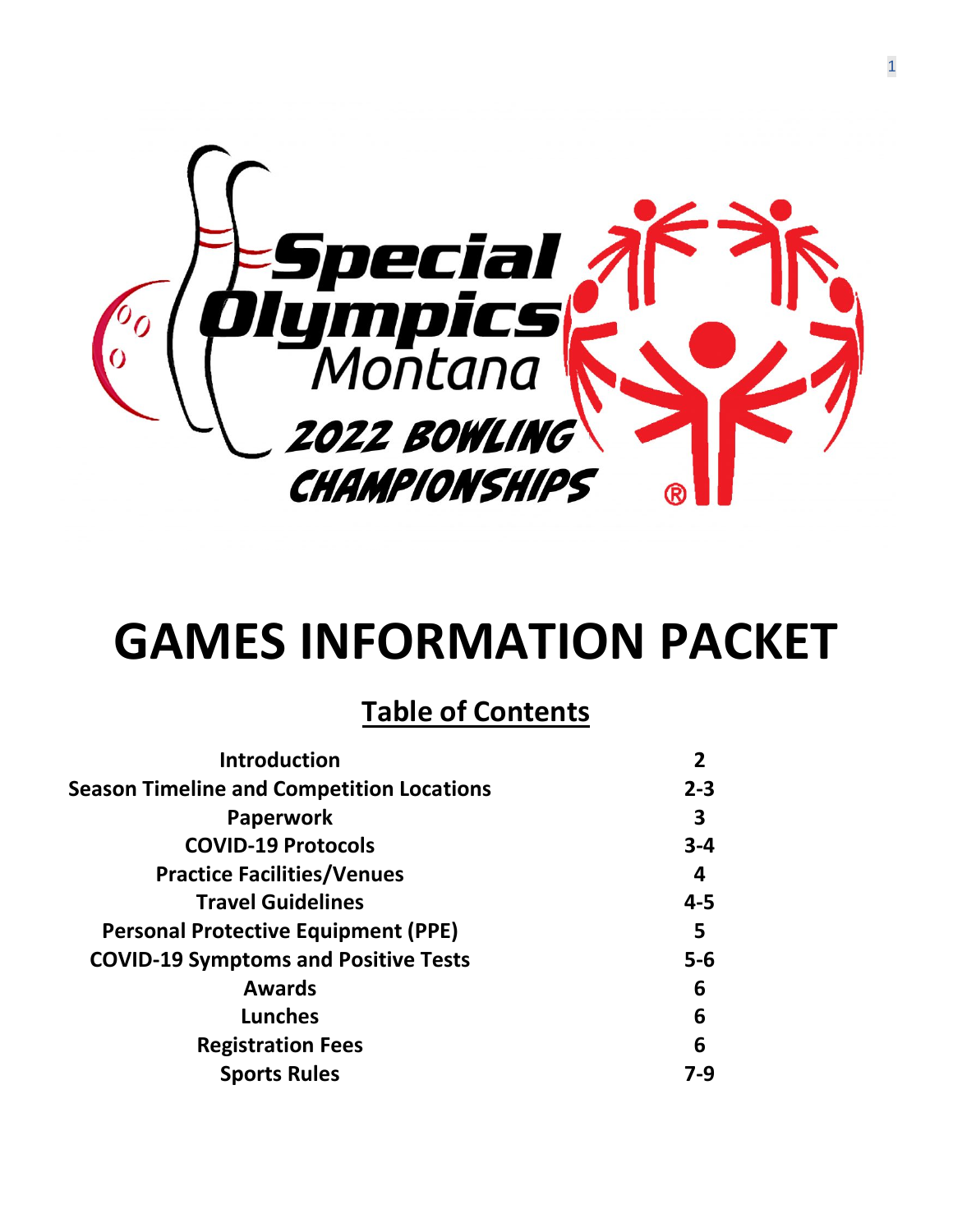#### **2022 Special Olympics Montana Bowling Championships**

SOMT is excited to announce the format for the 2022 Bowling Championships, which fall within the current Special Olympics International Return to Activity protocols and may be executed in any risk category.

SOMT will bring localized tournaments to approximately **13 statewide locations**! Tournaments will be run in multiple locations the same day, with competitors from each alley being placed in divisions together.

The competition offering will allow athletes to compete in either singles or unified doubles with athletes across the state in real-time. Awards will be presented at the end of each flight, with results from across the state coming into a central database to determine winners. This will allow an athlete bowling in one location the opportunity to compete with other athletes bowling at the same time, in another location.

For those not yet ready, or able, to return to "multi-team" competition, there will be a compete from practice option available for athletes and unified partners to participate in bowling.

### *SEASON TIMELINE and COMPETITION LOCATIONS:*

- Games information packet and roster/registration form distributed: November 29, 2021
- Official bowling season start: December 6, 2021
- Rosters/divisioning scores/all paperwork due: January 7, 2022
	- o Final scores for Compete-from-Practice: February 18, 2022
- Tournament dates and team assignments:
	- o Sunday, January 30, 2022
		- Billings all YVAR teams and Roundup
		- Conrad Conrad Cougars, Shelby Life, Cut Bank, Box Elder
	- o Friday, February 4, 2022
		- $\blacksquare$  Bozeman all BSAR teams
		- Glasgow all NEAR teams
		- $\blacksquare$  Lewistown Central MT Eagles
	- o Monday, February 7, 2022
		- Missoula all Missoula and Bitterroot teams, Alberton, Frenchtown
		- Polson all Flathead Reservation teams
		- $\blacksquare$  Miles City all SEAR teams
	- o Wednesday, February 16, 2022<br>Bigfork all GI AR teams
		- Bigfork all GLAR teams will be assigned after January  $7<sup>th</sup>$  registration and paperwork due date
		- Whitefish all GLAR teams will be assigned after January  $7<sup>th</sup>$  registration and paperwork due date
		- **Great Falls all Great Falls teams, Teton Tigers**
	- o Friday, February 18, 2022
		- $\blacksquare$  Butte all SWAR teams
		- $\blacksquare$  Helena all TCAR teams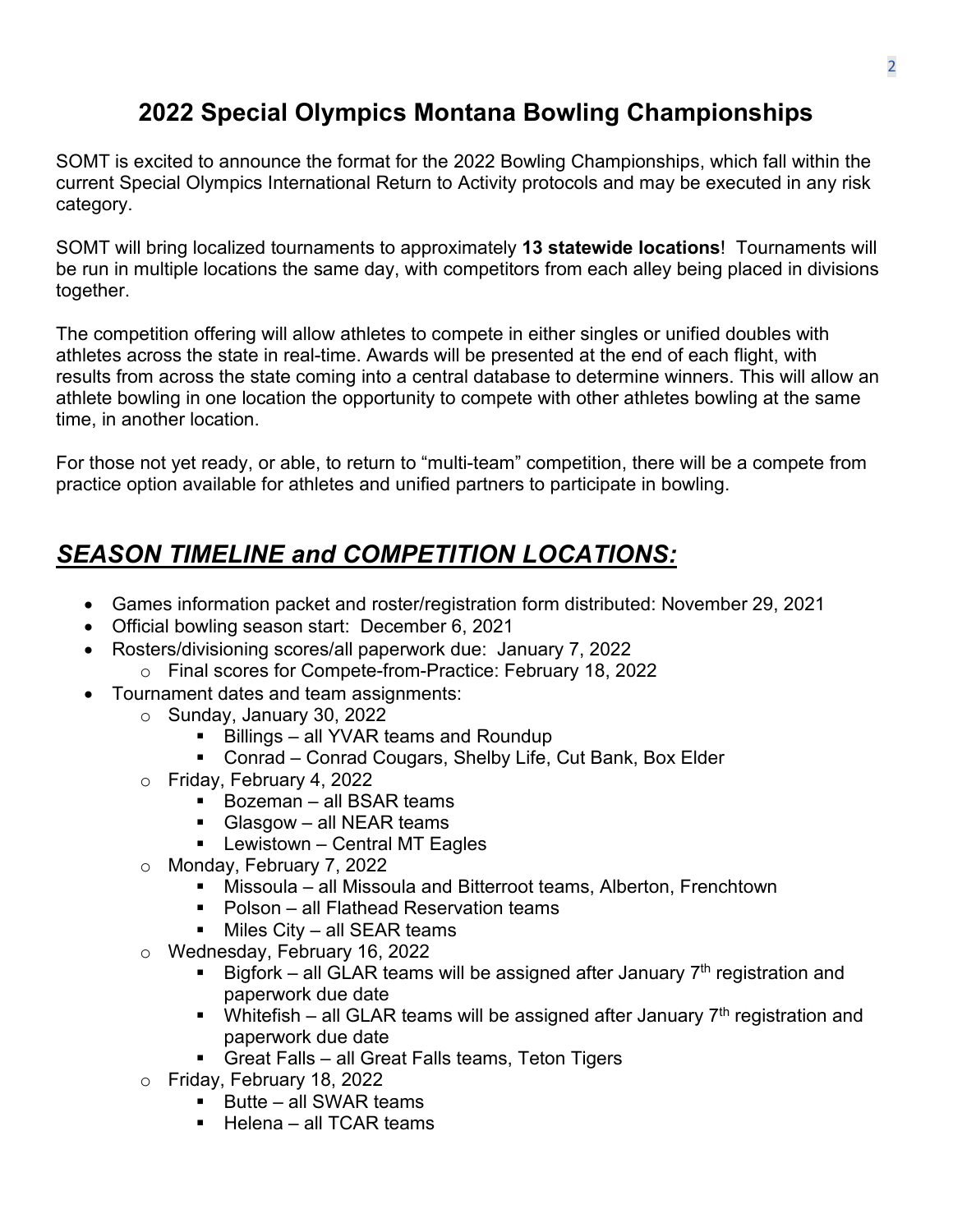**Important Note**: In some areas there are multiple bowling alleys that will be used. Team assignments in these areas are tentative and will be finalized after registration on January 7, 2022. *Teams are expected to attend the tournament at their assigned bowling location*. Contact the SOMT Sports Department with questions or concerns.

#### *\*\*\*Competition locations and dates may be subject to change\*\*\**

**Tentative "Day Of" Tournament Schedule:** Detailed tournament schedules will be sent out with divisioning reports prior to each tournament and may vary from location to location.

- Team check-in: 8:00 AM
- Opening Ceremony: 8:45 AM
- First flight: 9:00 AM
- Second flight (if necessary): 11:00 AM
- Awards will be presented immediately upon the completion of each flight/division

### *PAPERWORK:*

All *athletes and unified partners* who plan to compete will be required to be current with paperwork: athlete medical, consent, unified partner application, and athlete code of conduct.

- In addition, athletes/unified partners and/or their guardians or caregivers will be required to review and sign off on the [COVID-19 Code of Conduct and Participant Risk Assessment](https://www.somt.org/wp-content/uploads/2021/10/COVID-19-Participant-Code-of-Conduct-and-Risk-Form-with-alert.pdf)  [Form.](https://www.somt.org/wp-content/uploads/2021/10/COVID-19-Participant-Code-of-Conduct-and-Risk-Form-with-alert.pdf) This document needs completing only once. Please be sure to submit both pages, including the checkbox page (pages 1 and 2) of the document.
- Also required will be the [Communicable Diseases Waiver.](https://www.somt.org/wp-content/uploads/2021/03/Communicable-Disease-Waiver-and-Release-of-Liability.pdf) This document will be required every three years.

All volunteers **(***area directors, local program coordinators, coaches, and volunteers)* will need to have current paperwork: volunteer application, protective behaviors, and concussion for coaches.

- They will also be asked to review and sign off on the COVID-19 Code of Conduct and [Participant Risk Assessment Form](https://www.somt.org/wp-content/uploads/2021/10/COVID-19-Participant-Code-of-Conduct-and-Risk-Form-with-alert.pdf) if they are volunteering with the team during the 2022 Bowling Championships. This document needs completing only once. Please be sure to submit both pages, including the checkbox page (pages 1 and 2) of the document.
- Also required will be the [Communicable Diseases Waiver.](https://www.somt.org/wp-content/uploads/2021/03/Communicable-Disease-Waiver-and-Release-of-Liability.pdf) This document will be required every three years.

All paperwork is to be submitted to Richie Whitney at the state office.

- Email: rwhitney@somt.org
- Fax: 406-770-4451

#### **Due Date for paperwork: Friday, January 7, 2022**

#### *COVID-19 PROTOCOLS:* **These protocols reflect the Significant Risk Level of Return to Activity Guidelines from Special Olympics International**

#### **Practice and Competition Guidelines:**

When teams return to practice, they must adhere to the following guidelines:

• All athletes, unified partners, coaches, and volunteers must participate in COVID-19 screening before entering the practice area.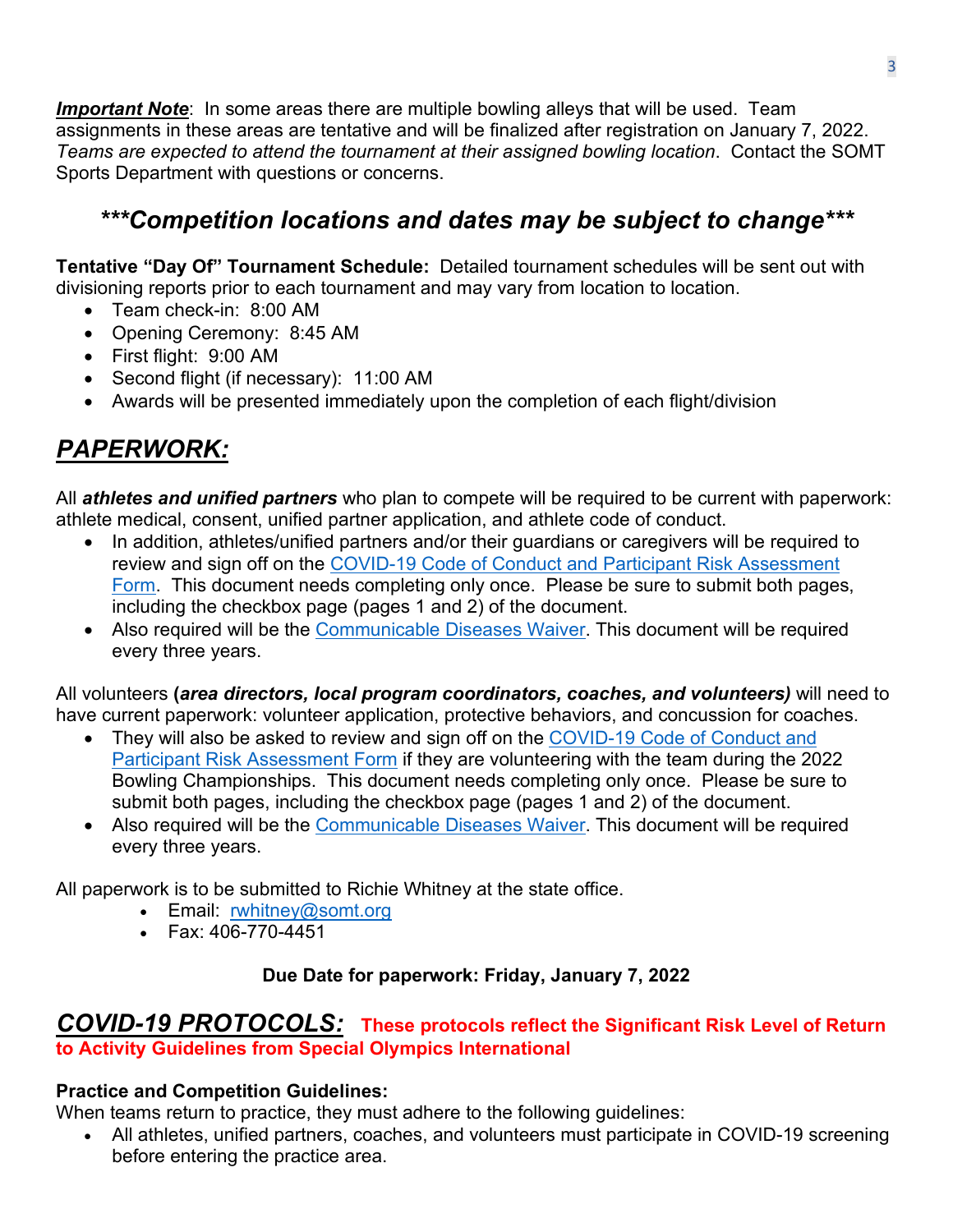- Screening includes a temperature check and specific survey questions listed on the COVID-19 [Screening and Tracking Template for Special Olympics Activities](https://media.specialolympics.org/resources/covid-19/Screening-and-Tracking-Template-for-Special-Olympics-Activities-June-2021.pdf?_ga=2.212562704.525714503.1629203299-35232598.1595546417) that must be answered.
- The [COVID-19 Screening and Tracking Template for Special Olympics Activities](https://media.specialolympics.org/resources/covid-19/Screening-and-Tracking-Template-for-Special-Olympics-Activities-June-2021.pdf?_ga=2.212562704.525714503.1629203299-35232598.1595546417) must be completed at the start of each practice. Local Program Coordinators and/or the head coaches will be asked to compile and submit all completed COVID-19 Screening and Tracking Templates to the state office at the end of the season.
	- o Please submit tracking forms to Richie Whitney. **Due at the conclusion of the season.**
		- o Email: [rwhitney@somt.org](mailto:rwhitney@somt.org)
		- o Fax: 406-770-4451
- Practice sizes may not exceed more than 50 people. It is encouraged that there be 6ft physical distance between participants, even with 50 or less in attendance (when possible). Please remember that the following attendees need to be considered a part of the 50 or less count: athletes, unified partners, coaches, volunteers, and spectators.
- All participants must attend regularly scheduled practices.
	- o Once practice groups are established, participants must remain in those practice groups.
- It is recommended that COVID-19 educational signage be hung in prominent locations at the practice venue. Sample educational and venue signage can be found on the [Return to Activity](https://resources.specialolympics.org/resources-to-help-during-the-crisis/return-to-activities-during-covid-19) website.
- If holding back-to-back practices, teams must leave enough time to disinfect the venue and equipment BEFORE the next team arrives.
- All sports equipment and shared surfaces must be disinfected between uses.
	- Example: Between practices and if multiple participants are using the same bowling ball.
- *If teams choose to allow spectators to attend practices, they must take part in screening, like any athlete, unified partner, coach, or volunteer. They must also be counted in the 50-person gathering limit for practices during the significant risk level.*
- Facemasks **MUST** be worn at all times during practice and competition by athletes, unified partners, coaches, and team volunteers, as well as spectators. This applies to those who are vaccinated or unvaccinated.
	- o Face shields are not a permissible replacement for a facemask.
- Indirect contact MAY resume during the significant risk level. Direct physical contact MAY NOT resume (e.g., high fives, hugs, huddles, defensive contact, etc.). During practice, athletes, unified partners, coaches, and volunteers must maintain physical distancing of 6 ft, when possible.
- Coaches are encouraged to continue COVID-19 education with athletes and unified partners at the start of each practice while completing the screening.
- For coaches attending multiple practices, please be sure to wear your facemasks at all times, use hand sanitizer regularly, and social distance as much as possible. Extra precautions are advised to help reduce the risk of exposure when attending multiple practices.

#### **Practice Facilities/Venues:**

As teams begin securing venues for practice, Local Program Coordinators or Head Coaches are asked to submit contracts and/or facility use agreements, if requested from the venue, to Lisa Romig (Iromig@somt.org) at the SOMT office for approval and signature. Please DO NOT sign any contracts on behalf of SOMT. All contracts and/or facility use agreements must be signed by SOMT COO or CEO.

#### **Travel Guidelines:**

• If teams plan to travel out of their local geographic area for practices, teams may only travel to areas with similar COVID-19 case numbers, so as to not increase the risk of COVID-19 spread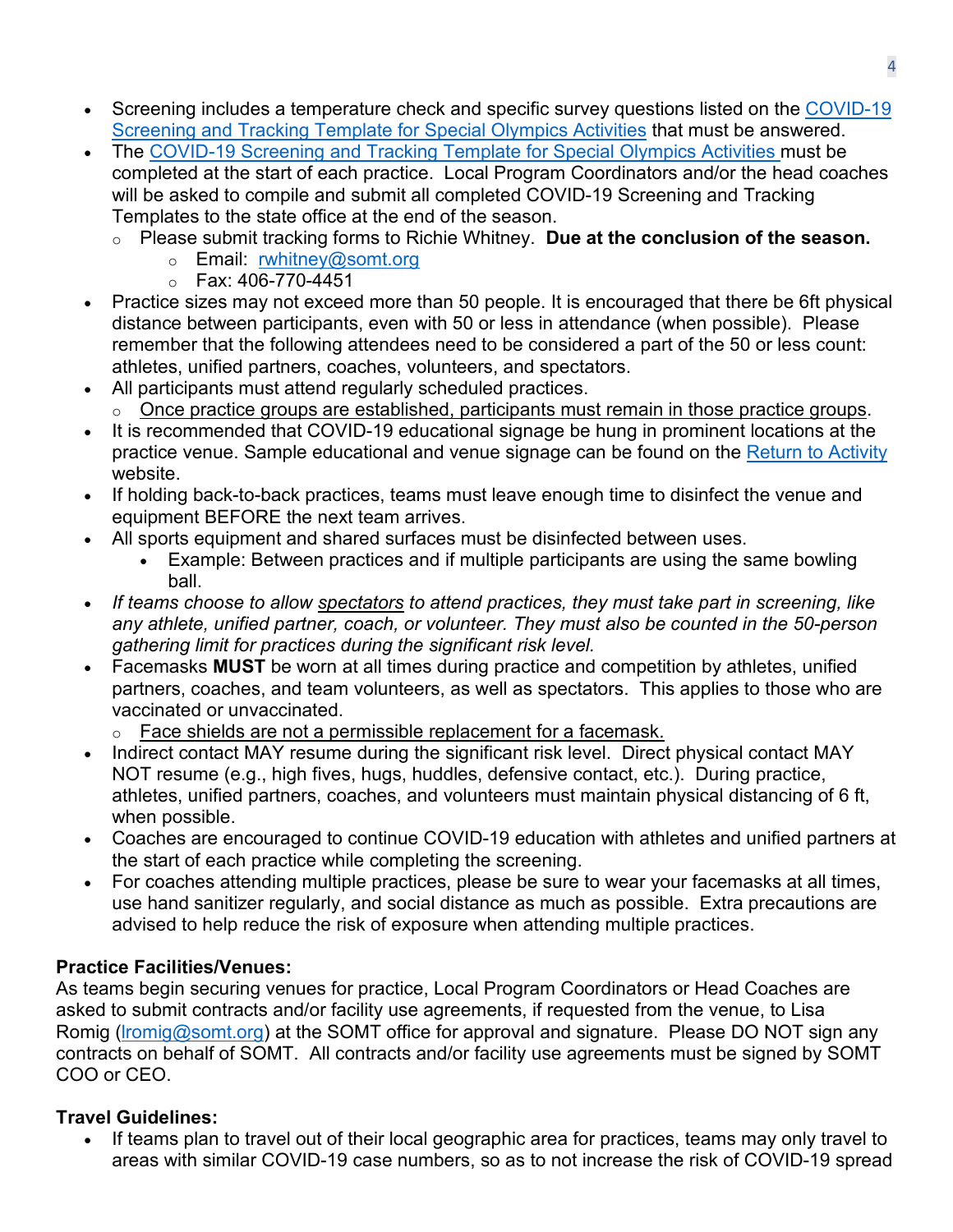within or in between communities. Please check the [Washington Post](https://www.washingtonpost.com/graphics/2020/national/coronavirus-us-cases-deaths/) COVID-19 site for current case numbers in each county.

- Teams traveling by bus to any practice must also adhere to the following COVID-19 guidelines:
	- o Temperature checks and completion of COVID-19 tracking forms prior to boarding the bus.
		- This includes athletes, unified partners, coaches, team volunteers, and the bus driver.
	- $\circ$  Hand sanitizing prior to boarding the bus.
	- o Facemasks must be worn at all times.
	- $\circ$  No food or beverages are allowed to be consumed while on the bus, to reduce time without masks on while in transit.
	- $\circ$  Social distancing must be adhered to on the bus.
		- **Example: One person per seat, every other row.**
- NO overnight travel is allowed in the significant risk level.

If there are questions about travel, please contact Jamie Wood, VP Sports, *[jwood@somt.org](mailto:jwood@somt.org)* or Mandy Patriarche, VP Outreach, apatriarche@somt.org

#### **Personal Protective Equipment (PPE):**

To assist teams in dealing with the challenges of COVID-19 screening, SOMT will provide the following personal protective equipment (PPE) to each team:

• Infrared thermometers *(it is recommended that teams have additional AA batteries on hand during practices for thermometer)*

Teams are asked to request thermometers through this **[online form.](https://www.cognitoforms.com/SpecialOlympicsMontana/_2022BowlingThermometerRequestForm)**

Teams will be responsible for providing the following PPE:

- Disposable facemasks for all attendees (if they do not have their own).
- Hand sanitizer recommendation is for hand sanitizer to contain at least 60% alcohol.
	- NOTE: DO NOT use sanitizers that contain methanol alcohol (wood alcohol) as it is toxic.
- Sanitizing products for all sports equipment and shared surfaces in the venue
	- *(CDC/EPA guidelines recommend using 1/3 cup bleach to 1 gallon of water for sanitation purposes. Clorox and/or Lysol wipes are also an approved method for sanitizing.)*
	- It is also recommended that teams check with their local bowling alleys on sanitation being done in the facility.
- **Facemasks: Athletes, unified partners, coaches, and team volunteers, as well as spectators, are required to wear facemasks at all times.**

#### **What to do if an athlete, volunteer, or spectator answers yes to a survey question, or arrives with a fever during the COVID-19 screening?**

If an athlete, unified partner, coach, volunteer, or spectator answer "yes" to one of the survey questions, or arrives with a fever, please follow the steps below:

1) Isolate individual

- 2) Send individual home from practice
- 3) Have individual contact their healthcare provider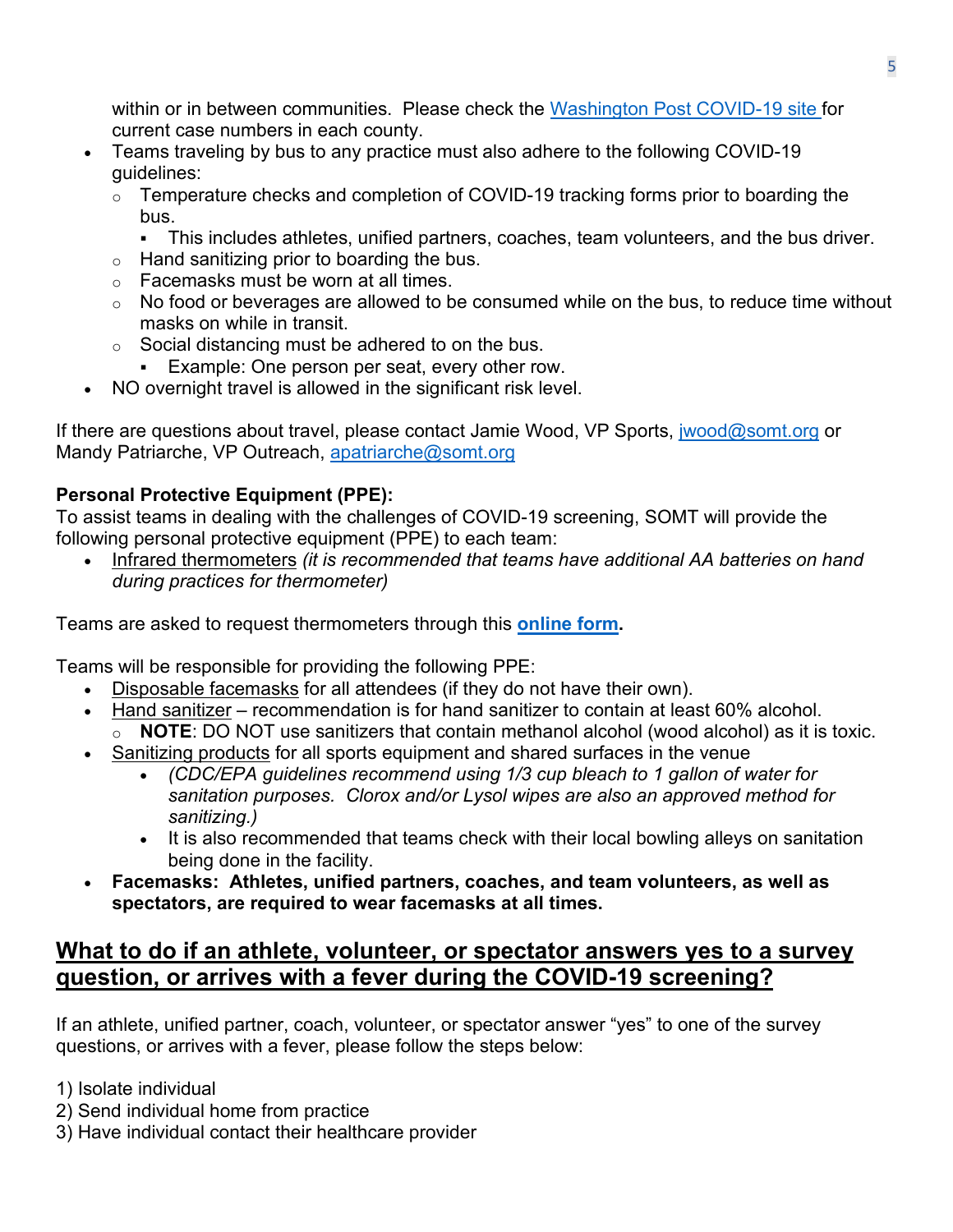If the individual is found to have COVID-19 symptoms, they must wait 7 days after symptoms resolve to return to activity or must provide written proof of physician clearance to Special Olympics Montana before returning to activities. Physician clearance must be submitted to SOMT state office and Local Program Coordinator.

*POSITIVE TESTS: Participants who test positive for COVID-19 must contact the Special Olympics Montana state office and head coach or Local Program Coordinator, as soon as possible. No participation within 10 days of a COVID-19 positive test and 7 days of any symptoms. Athletes and unified partners must provide written medical clearance from their health care provider or submit a whole new medical before returning to activities.* 

NOTE: When performing the temperature check, if the participant has a temperature of 100.4 or higher, they may be rescreened after 5 minutes to ensure the temperature is accurate. If the temperature is still 100.4 or higher, follow the steps above. During the 5-minute wait, please make sure participant is kept in a shaded and cool area. Do not allow them to stand in direct sunlight, if outside.

### *AWARDS:*

All athletes and unified partners competing in the 2022 Bowling Championships will receive an award.

In-Person Bowling Events:

• Traditional and unified medals (gold, silver, bronze) and ribbons  $(4<sup>th</sup>, 5<sup>th</sup>, 6<sup>th</sup>, 7<sup>th</sup>, 8<sup>th</sup>,$  and participation).

Compete-From-Practice:

Traditional and unified medals (gold, silver, bronze) and ribbons (4<sup>th</sup>, 5<sup>th</sup>, 6<sup>th</sup>, 7<sup>th</sup>, 8<sup>th</sup>, and participation).

# *LUNCHES:*

Lunches will not be served at the 2022 Bowling Championships. Teams are encouraged to bring pre-packaged snacks and bottled water for their team.

### *REGISTRATION FEES:*

SOMT will *NOT* be charging any registration fees for the 2022 Bowling Championships.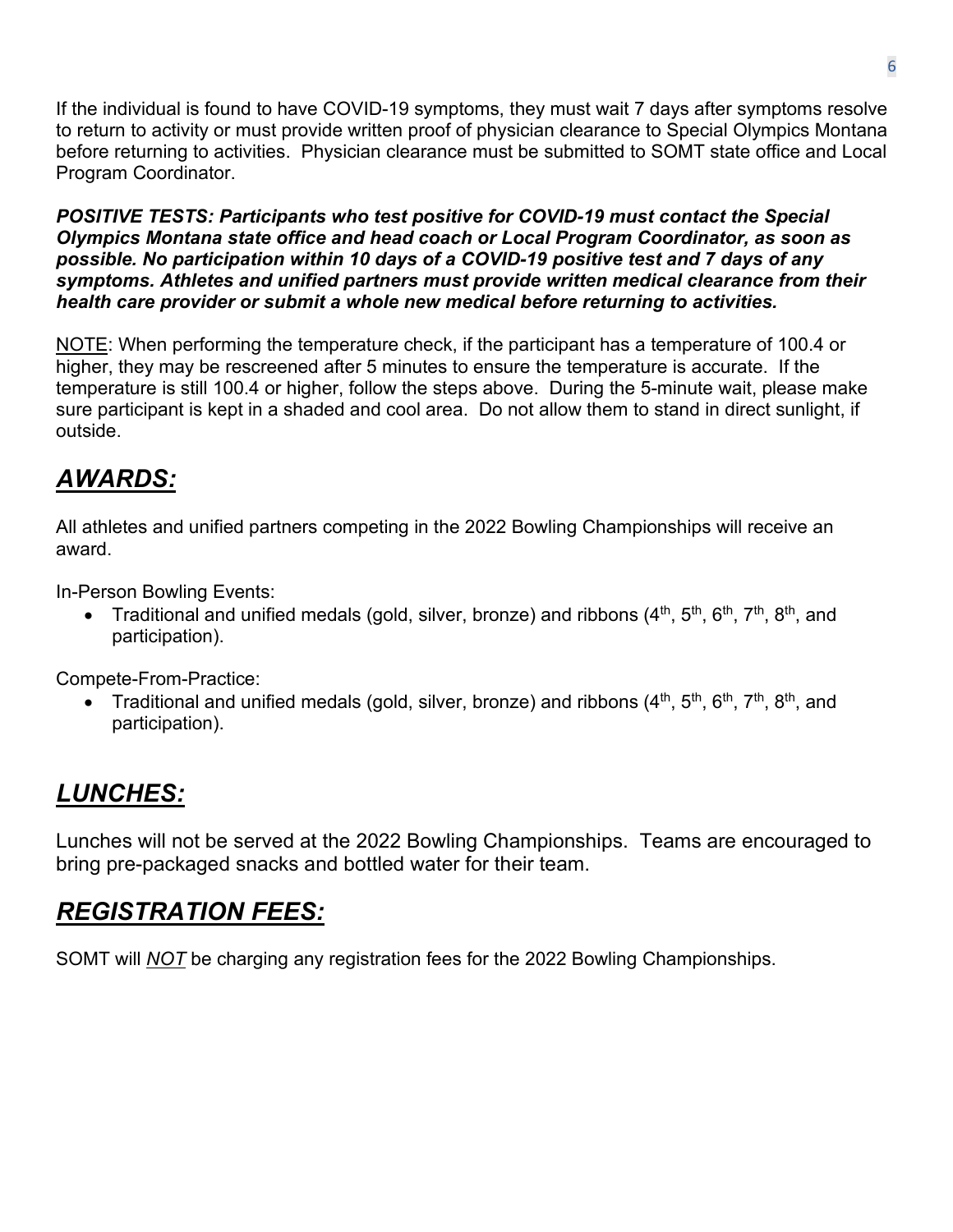# **Special Olympics Montana**

### 2022 Bowling Rules

### *Max Effort Rule and Honest Score Submission Rule*

The Max Effort Rule will be in affect for the 2022 Bowling Championships. As a reminder, the Max Effort Rule states- "If a participant's final performance at a state-level competition exceeds their submitted divisioning score by x%, they will be subject to restrictions." These restrictions and more details about the Max Effort Rule can be found at this [LINK.](https://www.somt.org/wp-content/uploads/2021/11/SOMT-Max-Effort-3-10-2020.pdf) The Max Effort Rule aims to have all participants and teams submit honest scores to ensure fair competition.

For the 2022 Bowling Championships, the % of improvement to violation is on a sliding scale for participants. For scores submitted 49 or less, participants may improve up to 60%. For scores submitted 50-99, participants may improve up to 50%. For scores submitted 100+, participants may improve up to 40%.

The LPC and Coach Honest Score Submission Rule- "If more than 25% of a team's participants violate the Max Effort Rule, the LPC and/or team will be subject to restrictions." See the link above for more information about those restrictions. The LPC and Coach Honest Score Submission Rule aims to ensure teams are practicing as expected (at least 10 hours) and are submitting honest divisioning scores.

For example, Joe Smith has an average game score of 84 submitted from practice. Joe's competition score may improve up to 50%, which would be 42 pins, therefore, Joe may improve to 126. If Joe improves to 127, that score would be above 50%, which means Joe would be flagged for a violation.

### *IN-PERSON BOWLING CHAMPIONSHIPS*

#### **General Information and Rules**

- Athletes and unified partners are allowed to select 1 event for participation.
	- o Assisted bowlers will not be allowed to register for *unified doubles*. They must register for *singles assisted ramp* only*.*
- When submitting scores for registration, scores should be the total of the athlete or unified partners' best 3 scores from completed games. Divisions will be determined based on these scores, gender, and age.
- Foul lights will be on during competition.
- Any team arriving late will begin play with the score to count from the frame then being bowled. A zero will be given for all prior frames.
- Ramp bowling
	- $\circ$  If a delegation has ramp bowlers, it is expected the delegation provide their own ramp. Each alley may have ramps to use, but in the event the alley's ramps are few or damaged, delegations need to be prepared.
- "Powdering" of shoes is strictly prohibited and will result in disqualification.
- Facemasks must be worn at all times during practice and competition by athletes, unified partners, coaches, and team volunteers, as well as spectators.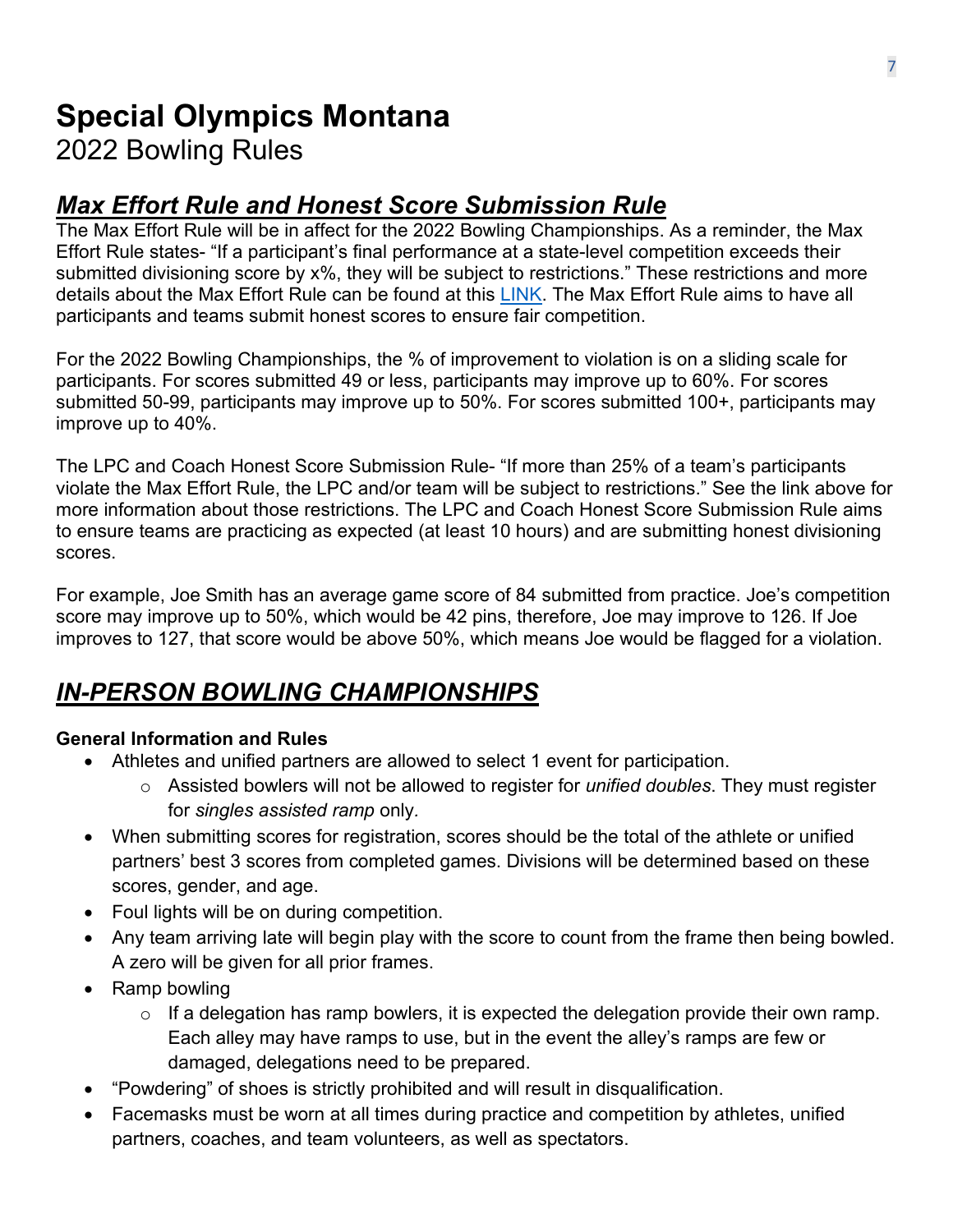#### • *For any questions on equipment modifications that may or may not be allowed, contact the Special Olympics Montana Sports Department.*  **Individual (athlete only)**

# • Singles bowlers will bowl 3 games.

- Singles bowlers will bowl straight games.
- Bowlers can participate in one of the following events:
	- o Singles
		- This is traditional, unassisted bowling. If an athlete receives assistance of any kind, besides stability assistance, they will be disqualified and receive a participation ribbon.
	- o Singles Ramp Unassisted
		- Athlete aims ramp into position unassisted
		- **Athlete may receive assistance lifting ball onto ramp.**
		- **Athlete pushes ball down ramp toward target.**
		- **Athlete resets ramp unassisted.**
		- A bowler may be asked to bowl a complete game without taking a break between frames. Coaches need to ensure bowlers are prepared for this.
		- Athlete may reset the ramp unassisted after each roll.
	- o Singles Ramp Assisted
		- An assistant may aim the ramp towards the pins, but must at all times have their back to the pins and aim based on directions (either verbally or by physical cues) from the athlete.
			- Use of technology for the purpose of giving directions is permitted if preapproved by the Special Olympics Montana Sports Department. Contact the Sports Department to receive approval.
		- A bowler may be asked to bowl a complete game without taking a break between frames. Coaches need to ensure bowlers are prepared for this.
		- Athlete may receive assistance lifting the ball onto the ramp.
		- Athlete must have or make a reasonable effort to have at least one hand on the ball as it is being delivered.
		- After the first roll, assistants may reset the ramp, so that the ramp is pointing down the center of the lane. From there, the assistant will await cues from the athlete on ramp direction and placement.

#### **Unified Doubles (athlete + unified partner)**

- Unified doubles bowlers will bowl 3 games each. Teammates will be assigned to the same lane for competition.
- Unified doubles bowlers will bowl straight games. No Baker Format in 2022.
- Unified doubles pairs will consist of 1 athlete and 1 unified partner. No exceptions.
- A unified double pair's score will consist of the 3 game individual score of the athlete and the 3 game individual score of the unified partner added together. The resulting score will be the total of 6 completed games.